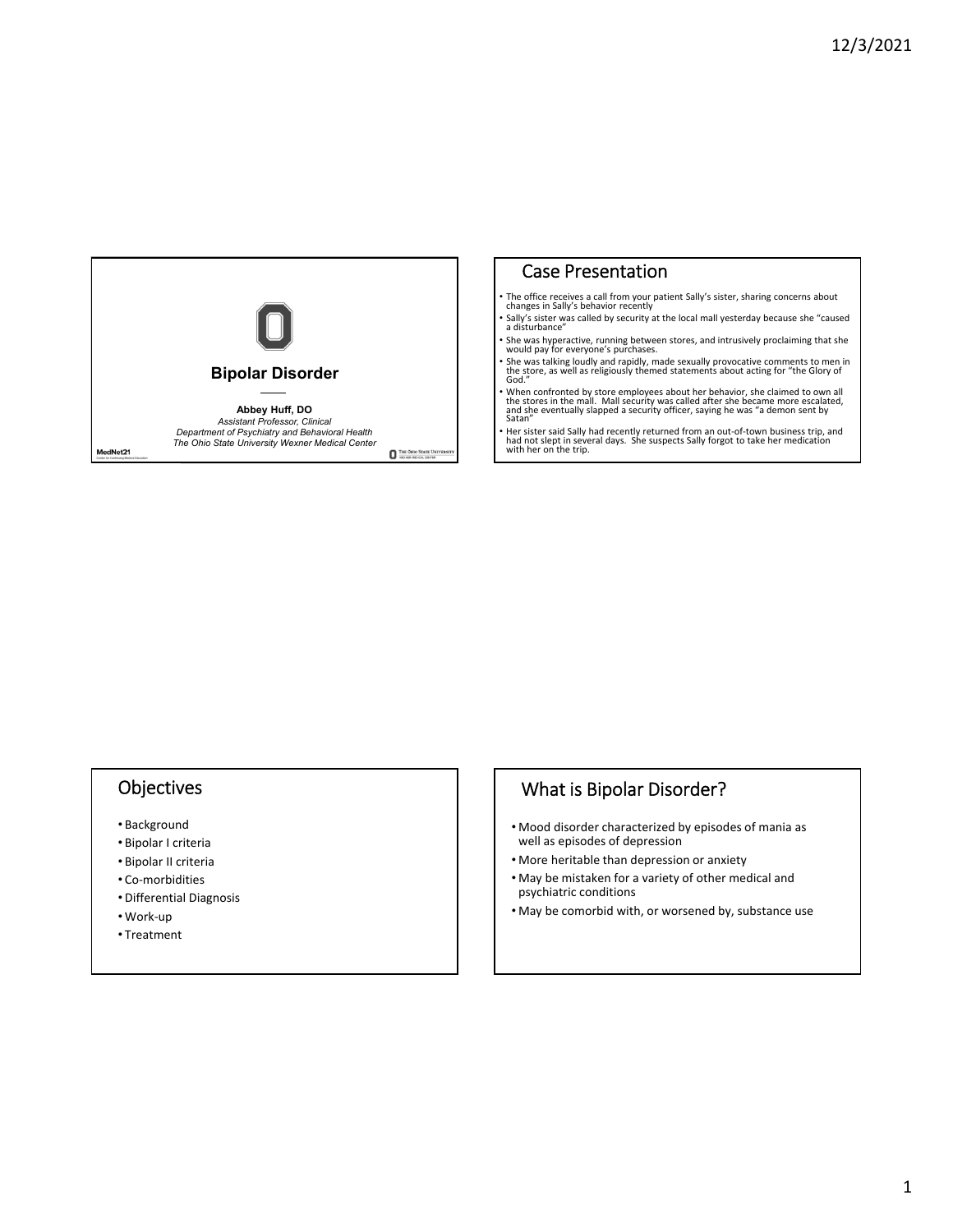# Who has bipolar disorder?

- Carrie Fisher
- Florence Nightingale
- •Jane Pauley
- Sinead O'Connor
- Maria Bamford
- Mariah Carey
	- Linda Hamilton
- Catherine Zeta‐Jones • Vincent van Gogh
- Beethoven
- Winston Churchill

• Rosemary Clooney • Robert Downey, Jr • Patty Duke • Virginia Woolf • Selena Gomez

# Epidemiology of Bipolar Disorder

- US Lifetime prevalence (varies by source)
- Bipolar I 0.6 ‐2%
- Bipolar II 0.4 ‐ 1%
- 1:1 male:female
- Risk factors
	- Family history of bipolar disorder or unipolar depression
	- Family history of psychotic illness
	- Advanced paternal age
	- Early trauma/childhood physical or sexual abuse
	- History of substance abuse

### Bipolar I Disorder: Mania

- A manic episode is required to diagnose bipolar I disorder
- A distinct period of persistent, abnormally elevated or irritable mood accompanied by abnormal and persistent, increase in goaldirected activity or energy
- Lasts >7 days (or any number if hospitalization is required)
- 3 or more of the following (4, if mood is irritable)
	- Decreased need for sleep
	- Distractibility
	- Grandiosity/inflated self‐esteem
	- Flight of ideas • Pressured speech
	- Increased goal‐directed activity
	- Reckless behavior

# Elevated/Expansive Mood

- Elevated
	- Increased happiness, confidence, optimism
- Feelings of well‐being, enthusiasm, success
- "Walking on sunshine"
- Expansive
	- Extreme or unrestrained emotional expression
	- Excessively superior, over‐valuation of self or significance to the world
	- May dress or act flamboyantly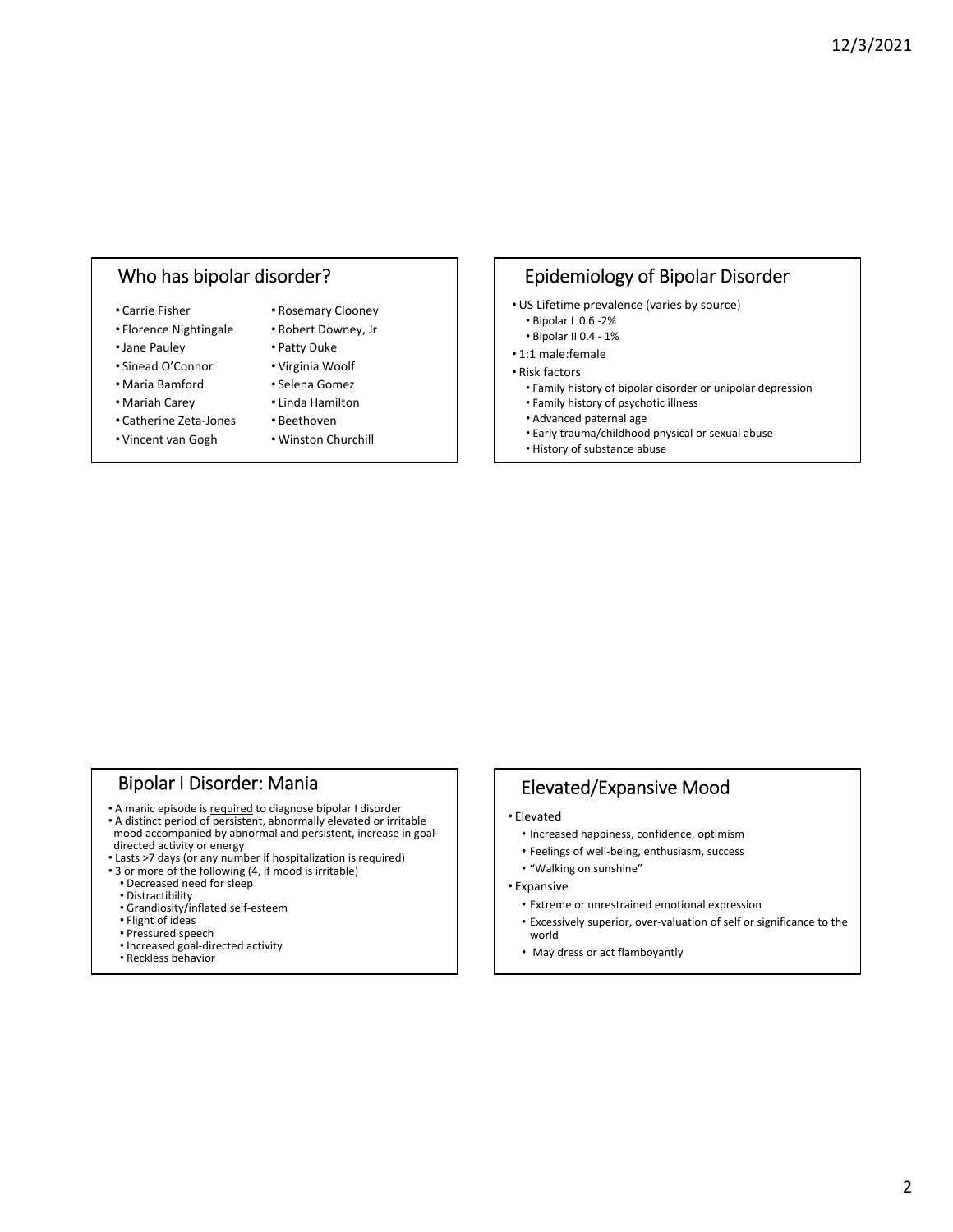# Irritability

•Increased tendency to experience negative emotional states

- Anger
- Annoyance
- Frustration
- •Often includes a sense that the feelings or reactions are in some way disproportionate or difficult to justify
- •Despite this, the emotions and responses feel difficult to control

### Grandiosity

- Excess belief in the individual's specialness or importance
- Belief in having exceptional mental/physical fitness or talent, wealth, power, influence/affiliation, aristocratic ancestry
- May dismiss or try to outshine accomplishments of others • Belief that the rules don't apply to them
- At a lower intensity, may appear to be self‐centeredness or arrogance
- When more intense, can become delusional
	- Supernatural powers
	- Hyperreligiosity "Mission from God"

# Decreased Need for Sleep

- Sleeping only a few hours a night or not at all
- Sleeplessness can persist for several days
- Refreshed, full of energy on awakening even after a brief sleep
- Progressive and ongoing sleep disruption intensifies other symptoms of mania and prolongs recovery

• Voluntarily decreased sleep (cramming for an exam, etc) may also precipitate mania in patients with known bipolar diagnosis

# Increased Goal‐directed Behaviors

- Excess house‐cleaning
- •Increased hours at work, making business plans, etc
- More time engaging in crafts or artistic activities
- •Intense social activities, "fun times" with friends or family • Perception of being "more effective" or "more productive" may limit insight into behavior being abnormal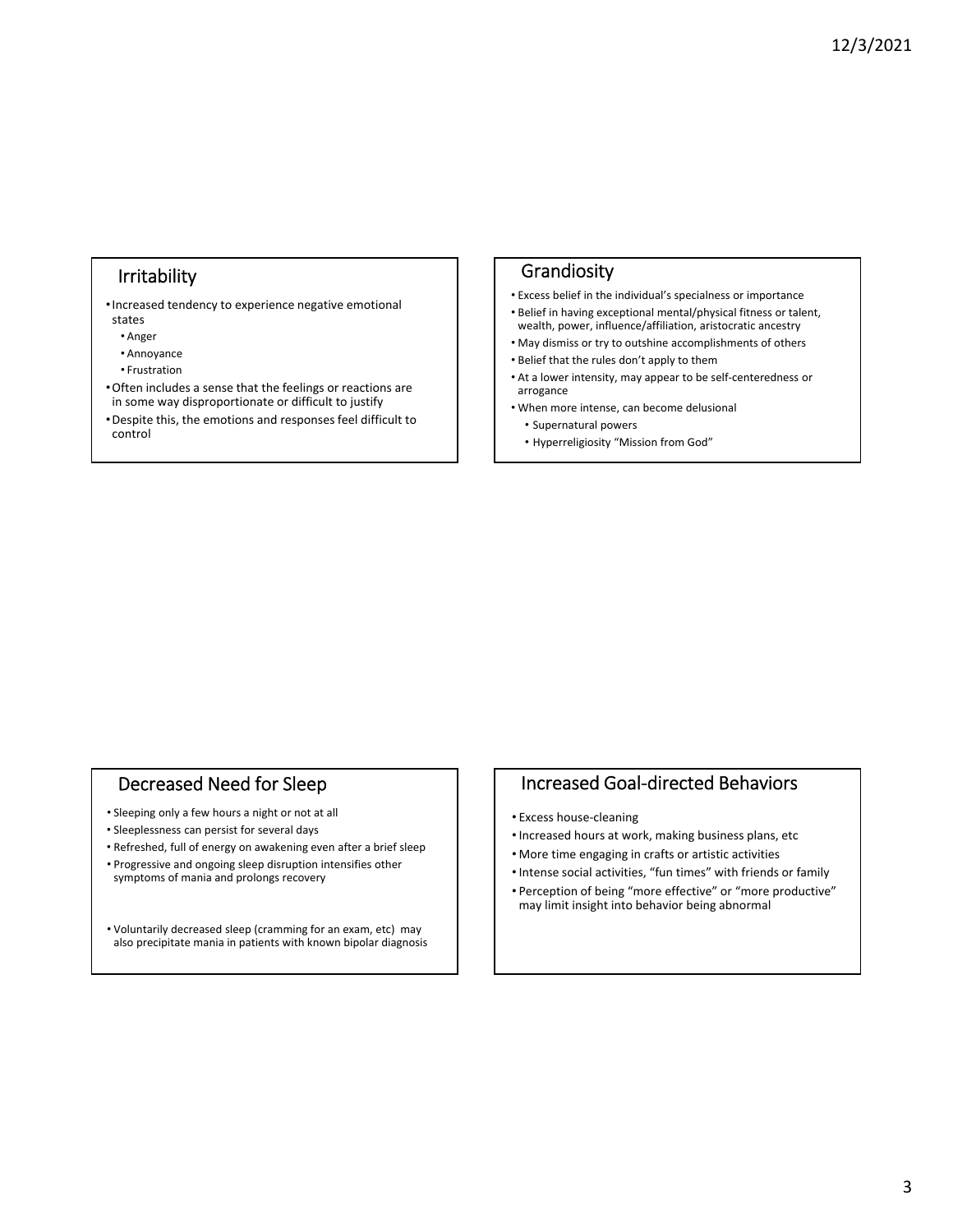# Reckless/Impulsive Behaviors

- Inability to limit impulses leads to dangerous and risky actions
- Examples:
	- Gambling
	- Impulse buys/shopping sprees
	- Unwise investments
	- Sexually provocative behaviors/promiscuity
	- Substance use
- Poor impulse control increases risk of agitation or aggression
- Impacts of these persist long after episode remission
	- Physical, financial, personal difficulties



- **Bipolar II Disorder**<br>• Present or past episode of hypomania and present or past *major depressive episode* are required to meet criteria for bipolar II
- disorder<br>• Hypomanic episode:

• Hypomanic episode:<br>• A distinct period of persistent, abnormally elevated or irritable mood accompanied by<br>• abnormal and persistent, increase in goal-directed activity or energy

• Lasts > 4 days (distinct change, observable by others)

- 3 or more of the following (4, if mood is irritable) Decreased need for sleep
	-
	-
	- Distractibility Grandiosity/inflated self‐esteem Flight of ideas Pressured speech
	-
- Increased goal‐directed activity Reckless behavior
- True manic episode excludes this diagnosis

## Major Depressive Episode of Bipolar Disorder

- Low mood, sadness, emptiness
- Loss of interest, pleasure, and enjoyment
- •Weight loss or gain
- •Insomnia or hypersomnia
- •Agitation or sluggishness in motor behavior
- Fatigue or loss energy
- Feelings of worthlessness or excessive guilt
- •Difficulty thinking and concentrating
- •Recurrent thoughts of death/suicide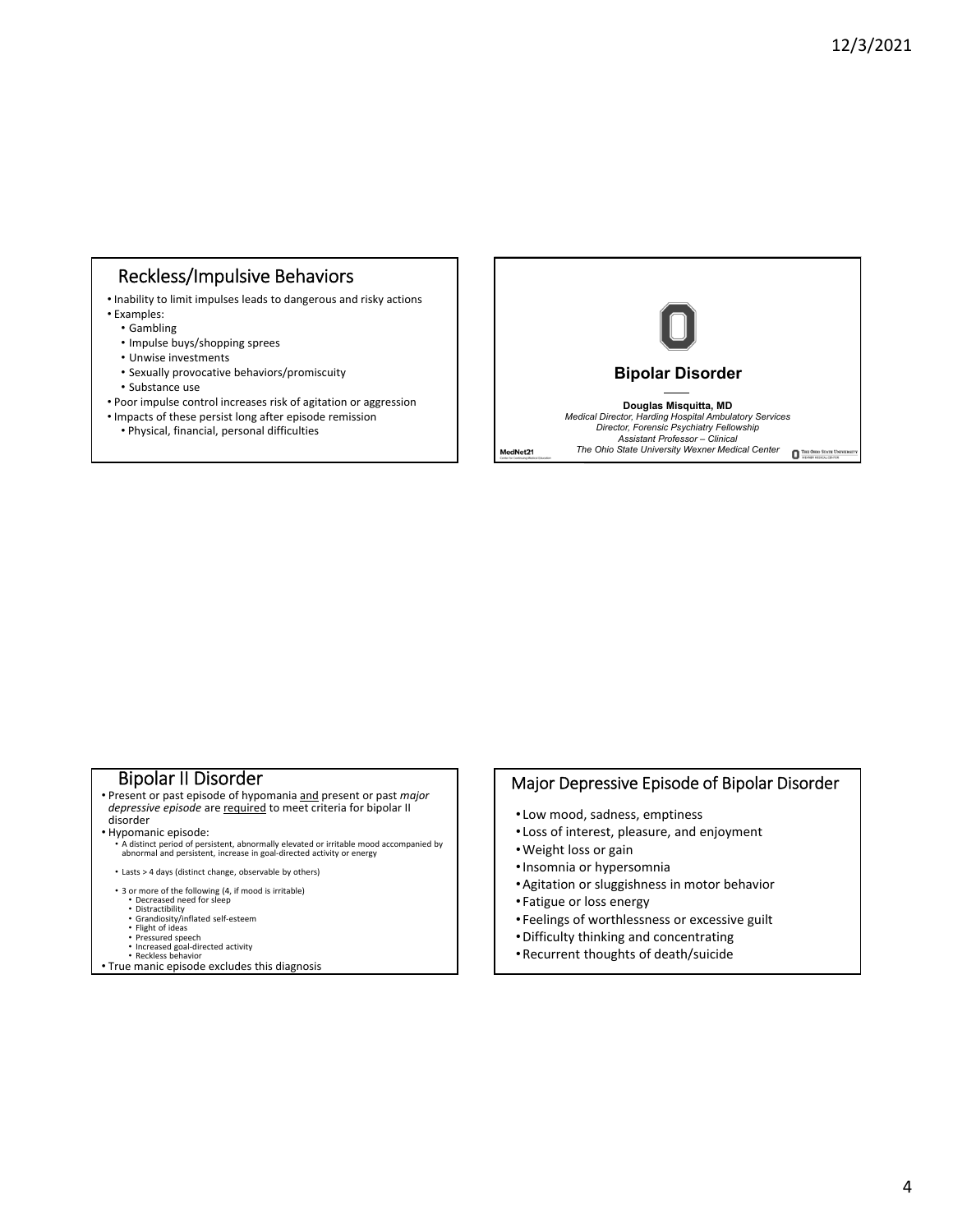



# Course and Prognosis of Bipolar Disorder

• Life‐long, chronic illness

- Mean age of onset typically in early 20s • First episode after age 40 is rare
	- 20% begin during adolescence
- 46<sup>th</sup> out of 291 causes of world-wide disability, per the WHO
- Greater impact than breast cancer, Alzheimer disease • 18<sup>th</sup> leading cause of disability in the United States

# "Manic Depression"

- These are *depressive* illnesses
- Three times more days spent depressed than manic in bipolar disorders
- 30% will attempt suicide in their lifetime
	- 10‐15 % die by suicide
	- •Rate of suicide 12 15x that of general population
- While euphoric mania is a classic feature of BD, mixed states including agitated depression or dysphoric mania are more common
- Manic episodes predominate in youth, but depressive episodes predominate in later years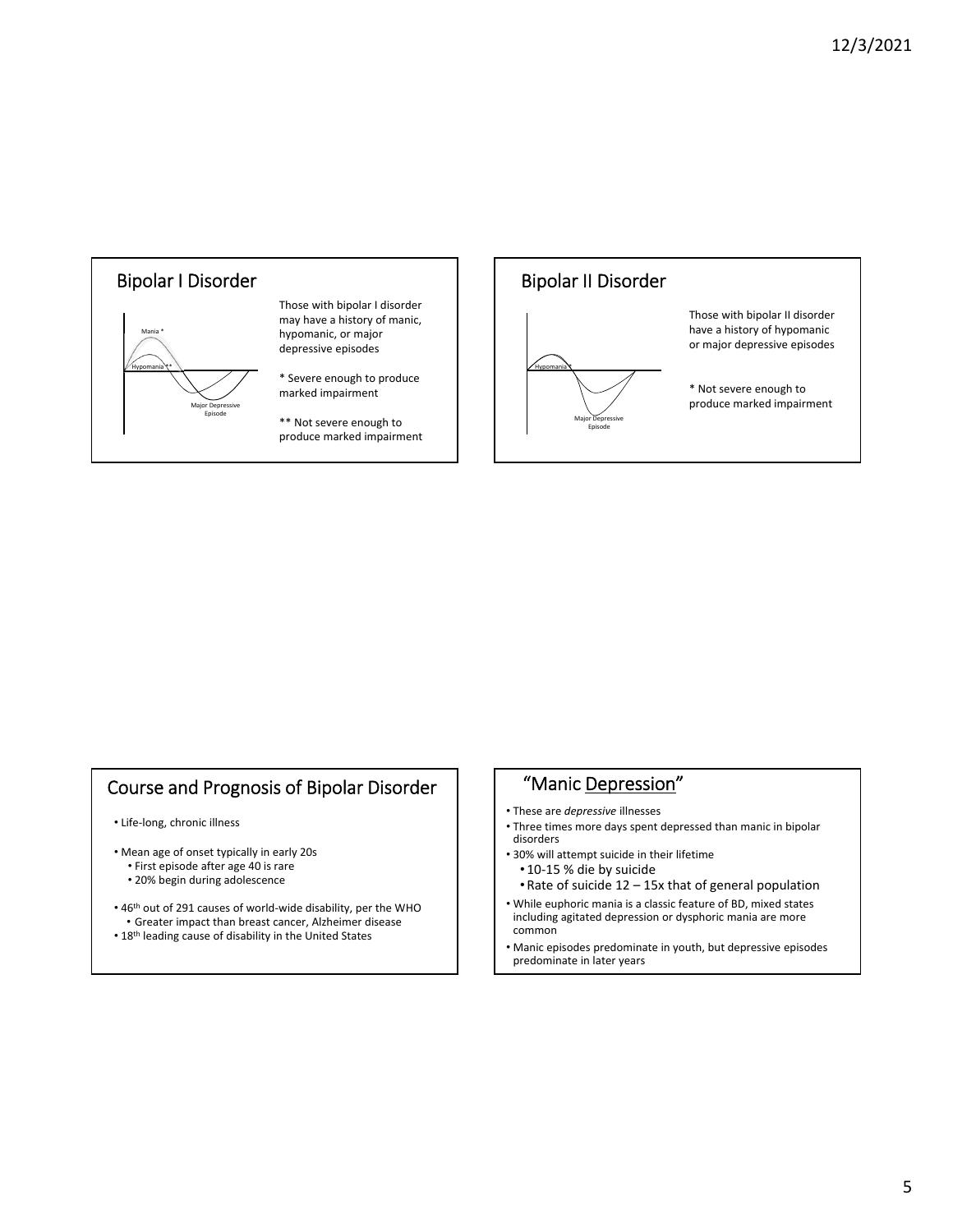# Psychiatric Comorbidity & Bipolar Disorder

• Substance use

- •Alcohol: 60% of patients with bipolar 1 and 50% of patients with bipolar II meet criteria for alcohol use disorder
- •Associated with higher risk of hospitalization and more severe course of illness

• ADHD

- 9‐21% comorbidity
- Anxiety disorders (75% of patients)
- OCD, Eating Disorders

# Medical Comorbidity & Bipolar Disorder

- Cardiovascular Disease
- Diabetes
- Obesity
- Pain
- Migraines
- Interplay between medical and mental health • Psychotropic medications carry metabolic risks
	- Psychiatric illness interferes with routine medical care
	- Stigma impacts medical care as well

# Differential Diagnosis

- Medication‐induced (antidepressants, stimulants, steroids, others)
- Oppositional defiant disorder (in children)
- Infectious causes (ex. neurosyphilis, HIV)
- Substance‐induced/substance intoxication
- Hypo‐ or hyperthyroid disorder
- SLE
- Cushing Syndrome
- Other psychiatric disorders (PTSD, schizophrenia, anxiety disorders, personality disorders)

# Clinical Presentation in Primary Care

- •Initial presentation is typically a depressive episode
- Diagnosis may be delayed, as there may be a series of depressive episodes prior to hypomania/mania
- One survey of bipolar patients showed 35% described a 10 year delay in diagnosis from first seeking treatment
- •Metabolic syndrome and migraines are more common than in the general population.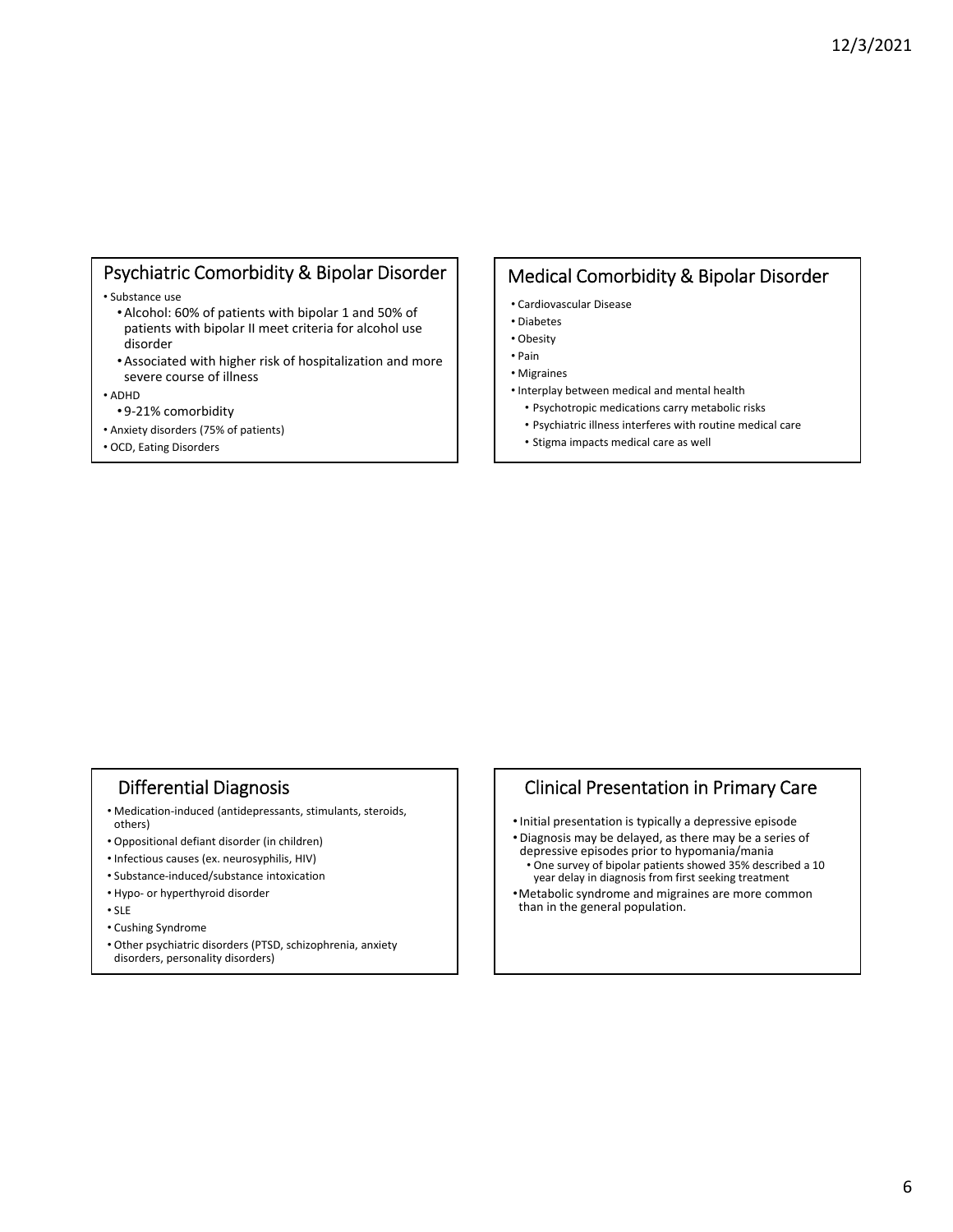## Assessment

- Medical history
- Psychiatric history
- Mental status examination
- Physical examination
- Basic lab work up: Chem, CBC, TSH, UDS
- Given extensive DDx, consider other labs:
	- EEG, MRI, fasting glucose/HgbA1c (also for potential treatment options), calcium, VDRL/HIV, ESR/CRP/ANA, Cr/BUN (lithium)

### Psychiatric History of Depressed Patient

- Previous major depressive episodes
- Symptoms of hypomania or mania?
- Impulsivity/risk taking behavior?
- Hospitalizations?
- Psychosis?
- Lethality
- Family history
- May involve talking with family/collateral, as patients may not recall previous mood episodes or have limited insight into their illness

#### Mood Disorder Questionnaire (MDQ)

- An imperfect tool! ‐ 15 item screen for lifetime history of mania/hypomania
- ‐ Sensitivity ~65%
- ‐ Specificity ~ 80%



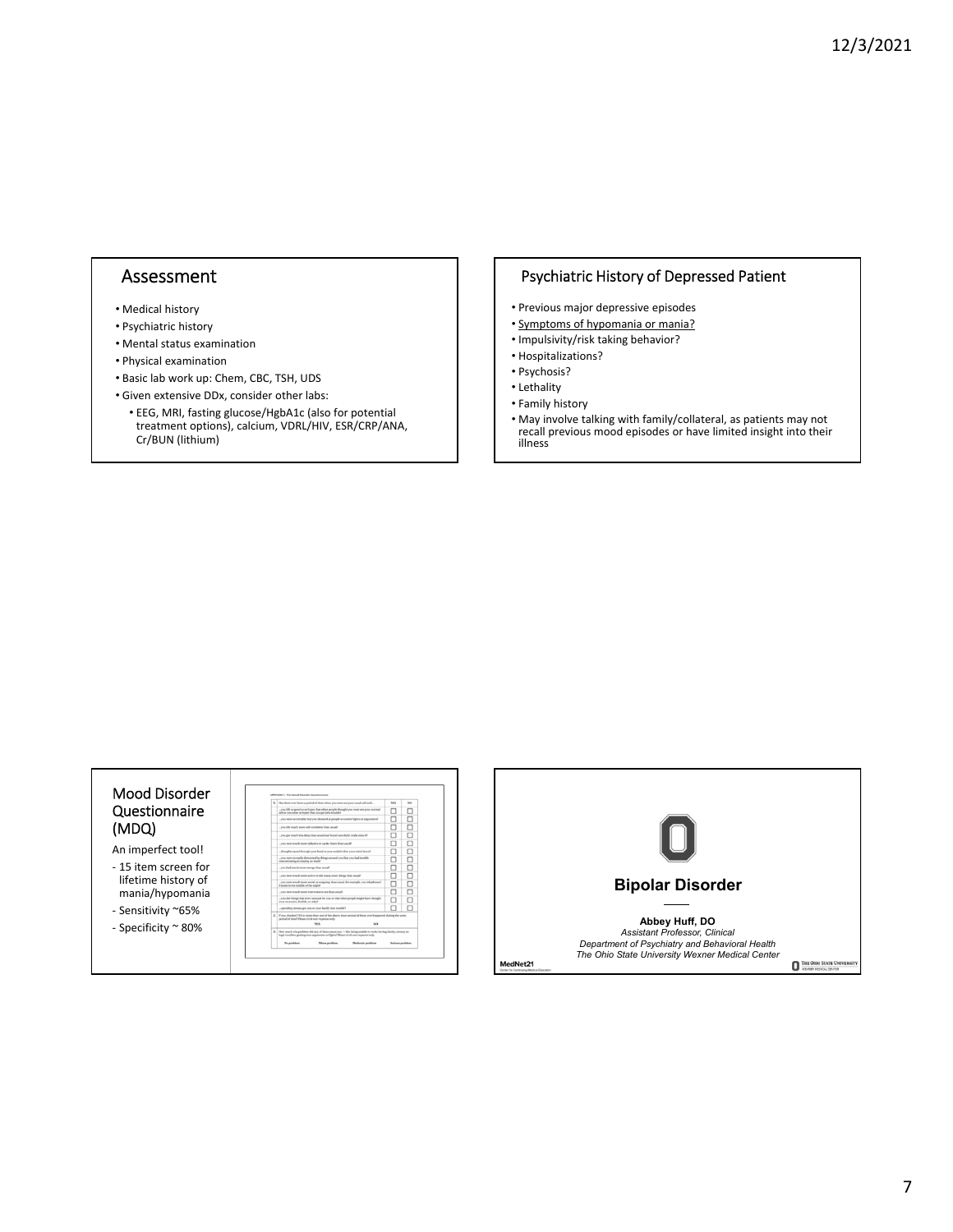# Case Presentation

- A woman presents to the office for mental health treatment. She reports frequent "mood swings," irritability, and has been in more conflict with her family.
- She describes moments of good mood and feeling "on top of the world," interspersed with moments of deep sadness. Her mood can change dramatically throughout the day.
- She reports last week she had a day of feeling "great" and dyed her hair a new color on a whim, which she now regrets.
- In the office she speaks intensely and rapidly, and notes previous doctors have never understood her well.

# Is this Bipolar Disorder?

- Yes…!
	- Elevated mood
	- •Irritability
	- •Impulsivity
	- Rapid speech
- •…or is it?
	- Mood state is not sustained
	- No indication of sleep disruption
	- No grandiosity



# Treatment of Bipolar Disorder

- Three phases
- Acute mania
- Acute bipolar depression
- Maintenance
- Medications are selected according to the phase of illness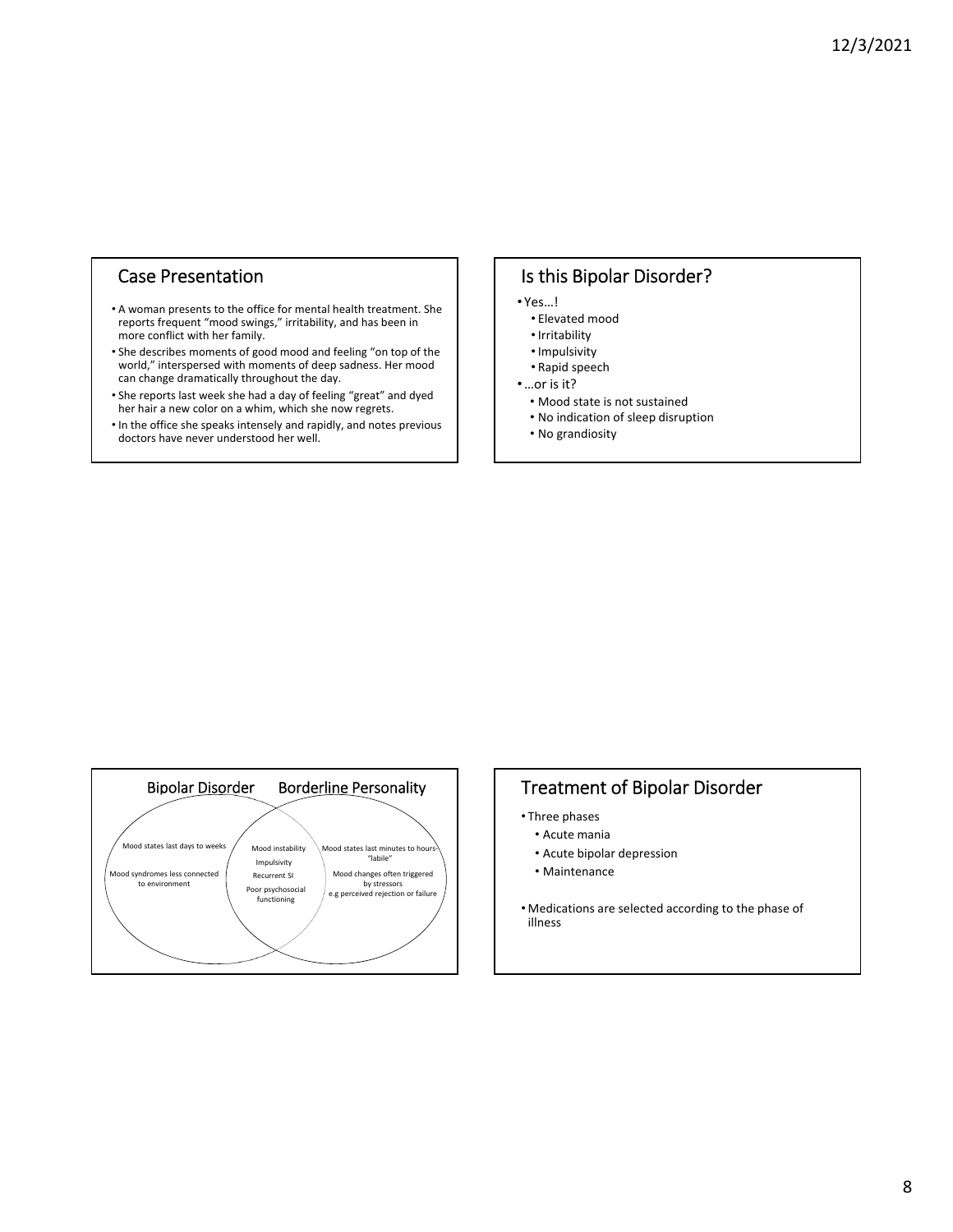# Treating acute mania (FDA‐approved)

#### • Mood stabilizers

- Lithium, valproate, carbamazepine
- Second Generation (SGA)/Atypical Antipsychotics
	- Olanzapine, risperidone, quetiapine, ziprasidone, aripiprazole, asenapine, and cariprazine

#### • Lithium or valproate with SGA

- Except ziprasidone and cariprazine, which are approved only as monotherapy
- First‐generation antipsychotic (chlorpromazine)

### Treating bipolar depression (FDA‐approved)

- Bipolar I
- Olanzapine‐fluoxetine combination pill
- Quetiapine
- Lurasidone
- Cariprazine
- Bipolar II
- Quetiapine
- Off‐label (tolerability advantage over SGAs, less robust evidence of efficacy)
	- Antidepressants (in combination with mood stabilizer)
	- Lamotrigine
	- Modafinil/Armodafinil

# Antidepressants for Bipolar Depression?

- Use of antidepressants in bipolar depression is controversial
	- Weak/equivocal evidence regarding efficacy
	- Risk of affective switch/treatment‐emergent mania in unopposed antidepressant treatment
- Some evidence suggests antidepressant use may be safe in the depressed phase of bipolar disorder; must optimize mood stabilizer to prevent mania
- Bupropion appears to have lowest risk of manic switch; TCAs and venlafaxine have highest risk

### Maintenance treatment

- Goals for treatment
	- Reduce residual symptoms; delay/prevent recurrence of mood episodes; improve functioning
- Recurrent mood episodes diminish efficacy of future treatments
- Recommend long‐term maintenance therapies in all patients
- Maintenance treatment reduces suicide risk
	- Lithium has strongest data for prevention of suicide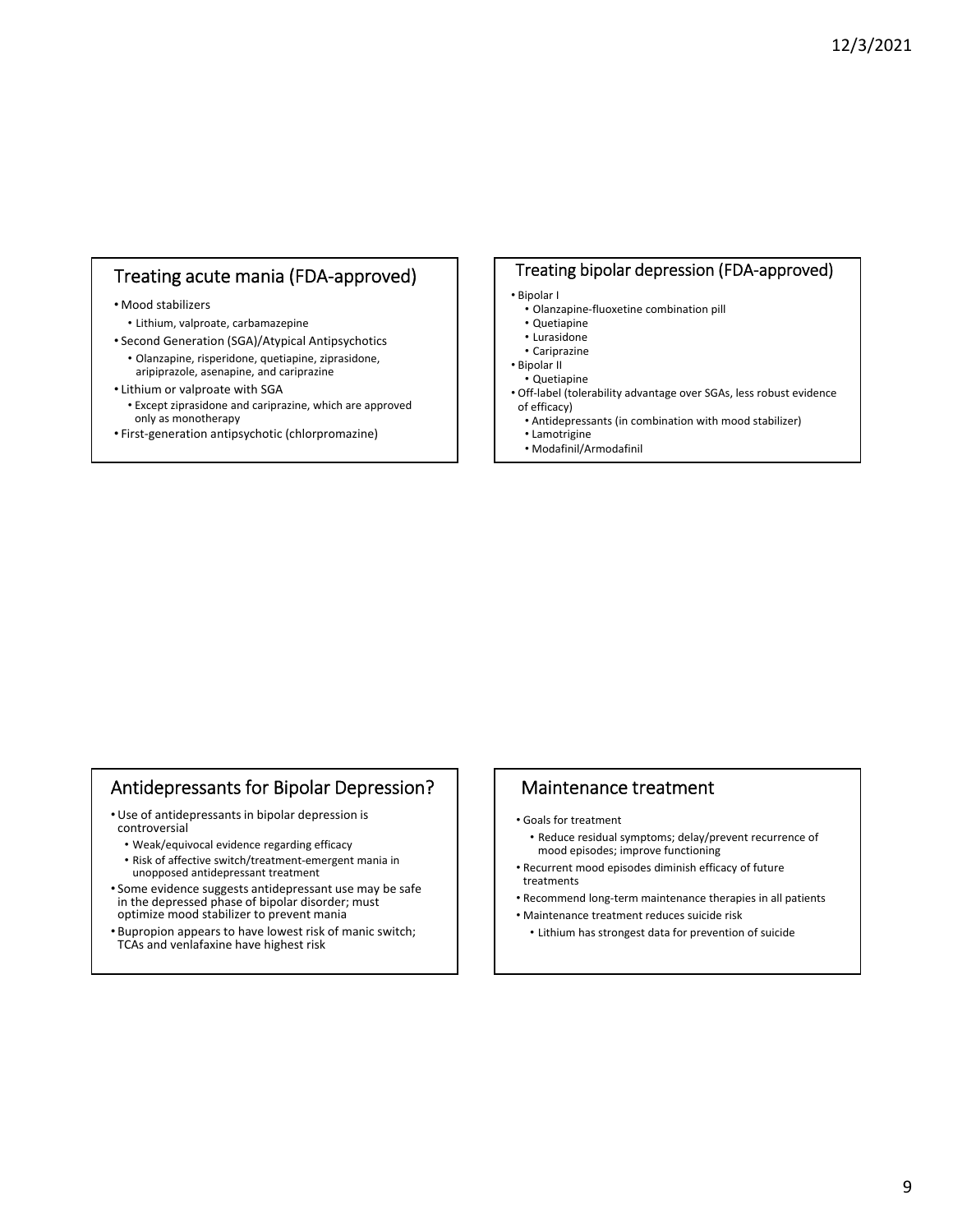# Maintenance Treatments

#### • FDA‐Approved medications

- Lithium, lamotrigine, olanzapine, risperidone, quetiapine, ziprasidone, and aripiprazole
- Lamotrigine is only approved for maintenance phase
- 1<sup>st</sup> line treatment
	- Continue agent that was successful in treating acute mood
- episode 2nd line treatment, *if unable to tolerate 1st line (side effect burden, etc)*
- Lithium
- Valproate
- Quetiapine
- Lamotrigine



### Lithium Pearls

- Renally excreted, low volume of distribution
	- Dehydration increases concentration; urine should be light yellow to clear
- Goal levels vary per treatment phase, generally 0.6‐1
- Narrow therapeutic window, toxicity >1.5
- Immediate release and extended release formulations

# Lithium Pearls

- Monitoring includes lithium levels (12 h post‐dose), BUN/Cr, TSH, serum electrolytes with Ca+, CBC with diff, pregnancy status, EKG
- May lead to increased lithium levels
	- ACEIs/ARBs
	- NSAIDs
	- Diuretics
- Dehydration, renal disease, low Na+ diet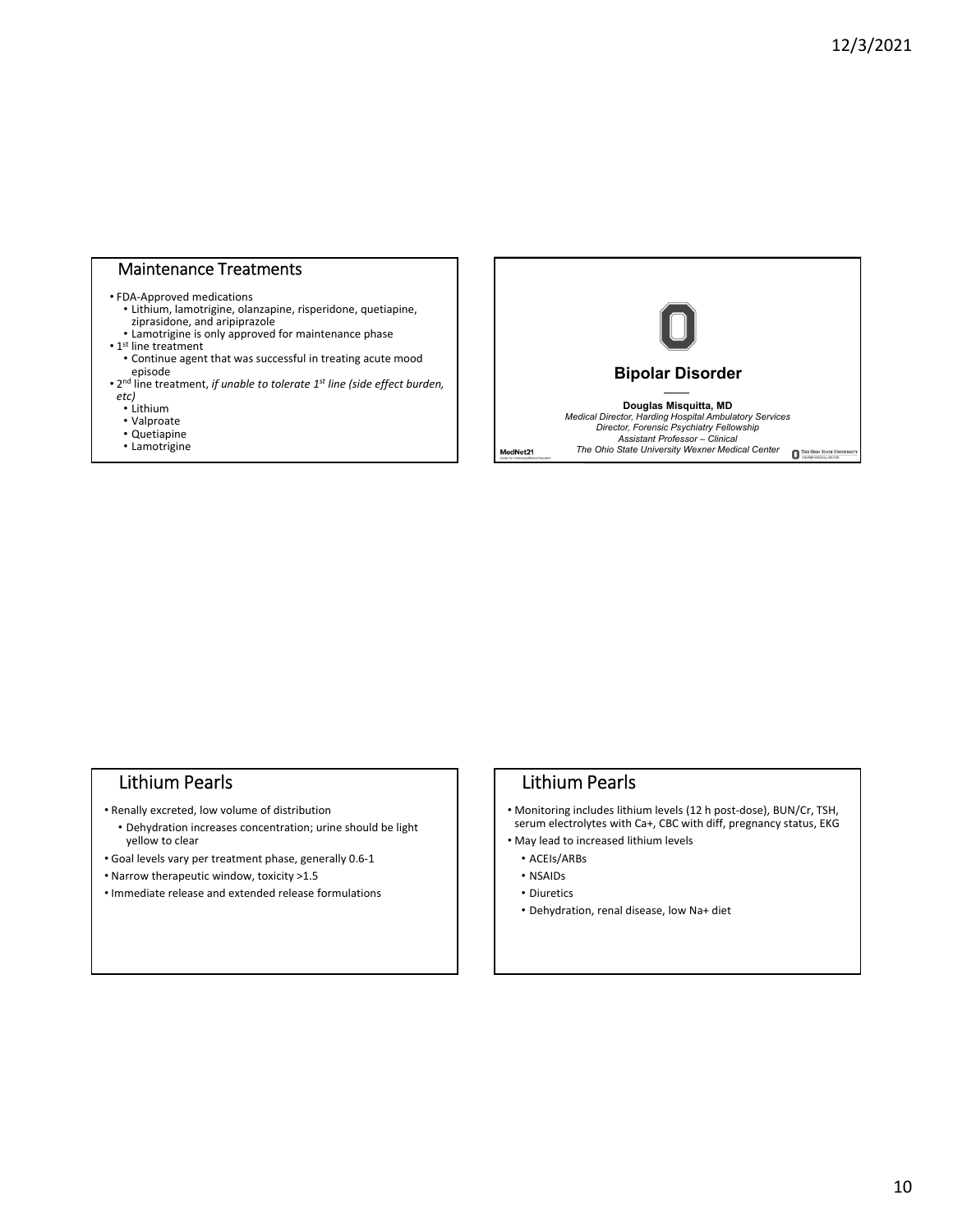# Valproic Acid Pearls

#### • Hepatically excreted

- Goal levels 50‐120, but optimal level not clearly established
- Wide therapeutic window, and may be loaded in acute phase of treatment
- Immediate release, delayed release, and extended release formulations
- Monitoring includes VPA level (12 h post‐dose), LFTs, CBC with platelets, pregnancy status
- Consider ammonia level in encephalopathy; may be elevated without LFT abnormalities
- Significant interaction with lamotrigine as well as other AEDs

## Second Generation Antipsychotics

- Hepatically metabolized
- No commonly accepted therapeutic levels
- Risk of metabolic syndrome and movement abnormalities • qTc prolongation associated with some antipsychotics
- Monitoring includes lipid panel, HgbA1C, fasting blood
- glucose, waist circumference, weight, blood pressure, EKG • Abnormal Involuntary Movement Scale (AIMS) exam should
- be performed every 6 months to detect movement disorders (tardive dyskinesia)

# Pregnancy and Bipolar Disorder

- Carefully weigh risks and benefits of regimen change during pregnancy • 50% risk of mood episode within only two weeks if meds are stopped suddenly
- Stable mood in pregnancy leads to better outcomes for mom and baby
- Teratogenicity
	- Valproic acid may cause neural tube defects
	- Lithium increase risk of Ebstein's anomaly
- As pts are more likely to be depressed, may consider lamotrigine
- Quetiapine has lowest placental permeability; lurasidone was considered category B
- Consider ECT if symptoms are severe.
- Other considerations: psychotherapy, stress reduction, exercise

# Indications for inpatient treatment

- •Mania
	- Presence of severe agitation or violence that puts the life of the patient or others at risk
- Nonresponse to combination of first‐line agents
- •Depression
	- Presence of suicidal behavior
	- Presence of severe agitation or violence that puts the life of the patient or others at risk
	- Refusal to eat or severe malnutrition
	- Catatonia
	- Nonresponse to combination of first‐line agents